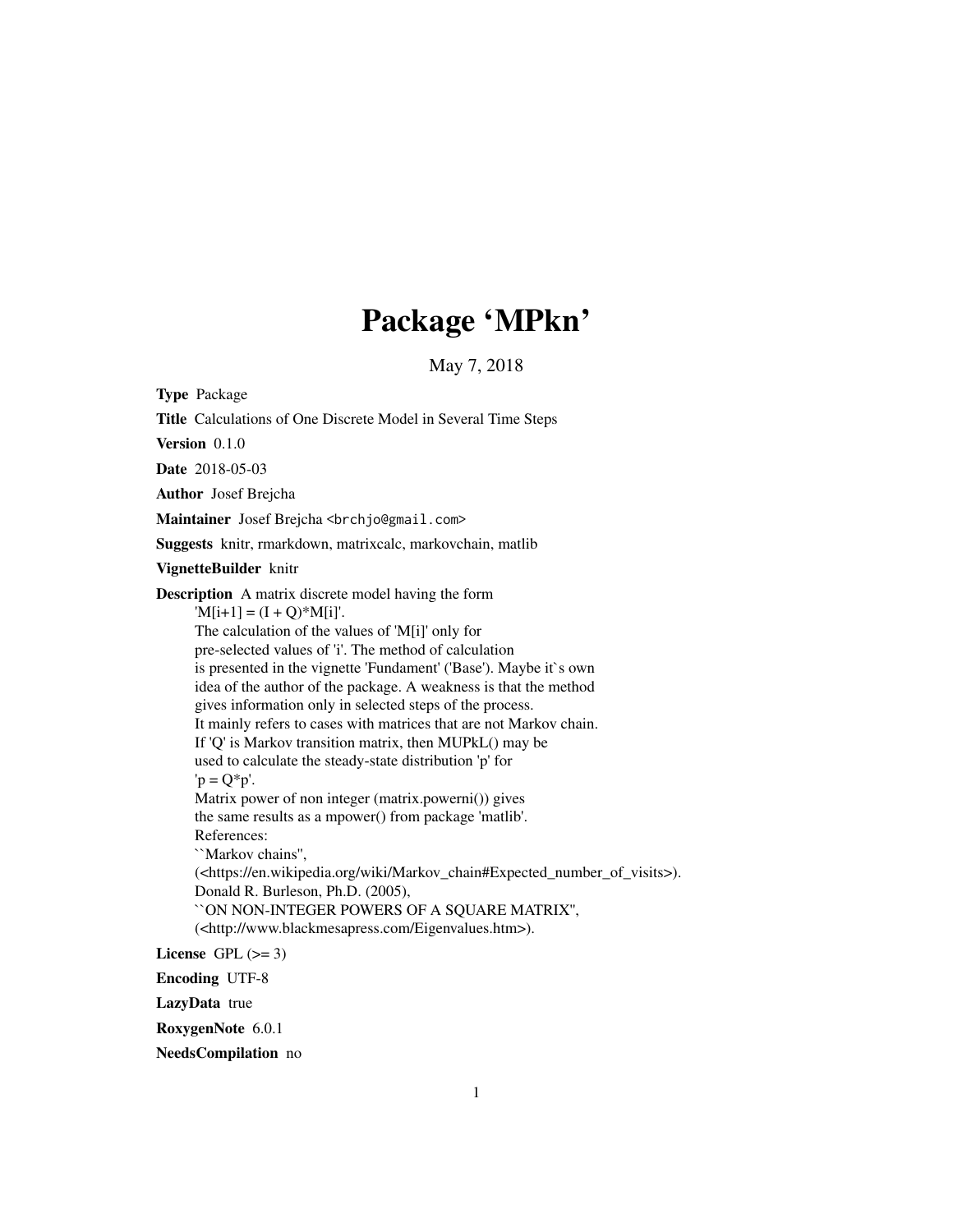<span id="page-1-0"></span>Repository CRAN Date/Publication 2018-05-07 13:05:21 UTC

## R topics documented:

| Index |  |  |  |  |  |  |  |  |  |  |  |  |  |  |  |  |  |  |  |  |
|-------|--|--|--|--|--|--|--|--|--|--|--|--|--|--|--|--|--|--|--|--|
|       |  |  |  |  |  |  |  |  |  |  |  |  |  |  |  |  |  |  |  |  |
|       |  |  |  |  |  |  |  |  |  |  |  |  |  |  |  |  |  |  |  |  |
|       |  |  |  |  |  |  |  |  |  |  |  |  |  |  |  |  |  |  |  |  |
|       |  |  |  |  |  |  |  |  |  |  |  |  |  |  |  |  |  |  |  |  |
|       |  |  |  |  |  |  |  |  |  |  |  |  |  |  |  |  |  |  |  |  |
|       |  |  |  |  |  |  |  |  |  |  |  |  |  |  |  |  |  |  |  |  |

MPkn-package *Calculations of One Discrete Model in Several Time Steps*

#### Description

A matrix discrete model having the form  $M[i+1] = (I + Q) * M[i]$ . The calculation of the values of M[i] only for pre-selected values of i. The method of calculation is presented in the vignette 'Fundament' ('Base'). Maybe it's own idea of the author of the package. A weakness is that the method gives information only in selected steps of the process. It mainly refers to cases with matrices that are not Markov chain.

If Q is markov transition matrix, then MUPkL may be used to calculate the steady-state distribution p for  $p = Q * p$ . See example bottom.

Matrix power of non integer (matrix.powerni) gives the same results as a mpower from package matlib.

## Details

| Package: | MPkn       |
|----------|------------|
| Type:    | Package    |
| Version: | 0.1.0      |
| Date:    | 2018-05-03 |
| License: | $GPL (=3)$ |

Author(s)

Josef Brejcha

Maintainer: Josef Brejcha <br/> <br/> <br/> <br/> <br/> <br/>@gmail.com>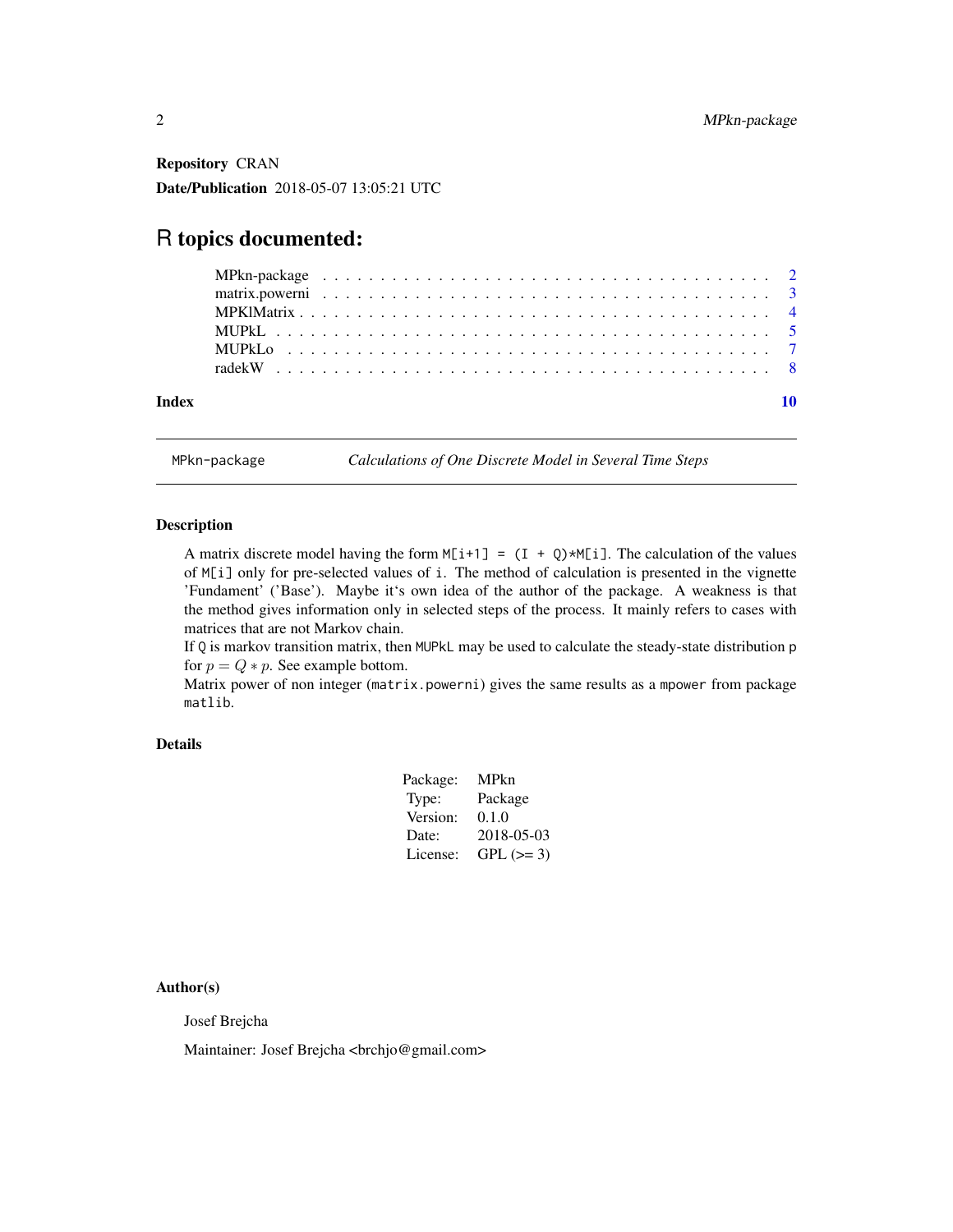## <span id="page-2-0"></span>matrix.powerni 3

#### References

Ton van den Boom, "Discrete-time systems analysis" (2006), Additional Lecture Notes for the course SC4090, <www.dcsc.tudelft.nl/~sc4060/transp/discreteNOTES.pdf> Richard Weber, "Markov Chains" (2011), [http://www.statslab.cam.ac.uk/~rrw1/markov/M.](http://www.statslab.cam.ac.uk/~rrw1/markov/M.pdf) [pdf](http://www.statslab.cam.ac.uk/~rrw1/markov/M.pdf)

"Examples of Markov chains", [https://en.wikipedia.org/wiki/Examples\\_of\\_Markov\\_chains](https://en.wikipedia.org/wiki/Examples_of_Markov_chains) "Markov chains", [https://en.wikipedia.org/wiki/Markov\\_chain#Expected\\_number\\_of\\_visits](https://en.wikipedia.org/wiki/Markov_chain#Expected_number_of_visits) Donald R. Burleson, Ph.D. "ON NON-INTEGER POWERS OF A SQUARE MATRIX", (2005), <http://www.blackmesapress.com/Eigenvalues.htm>

#### Examples

```
require(MPkn)
require(markovchain)
options(digits = 14)
n = 12k = 2rz = 11
P = array(0, c(rz, rz))for (i in 1:rz){
  po = runif(rz)P[i, ] = po/sum(po)}
I = diag(1, rz, rz)Myy = MUPkL(P, P, I, n, k, c(1:rz))StSy = NULL
for (i in 1:rz) StSy = c(StSy, Myy$Navg[, , i][n])mrkv = new("markovchain", transitionMatrix = P)StSx = steadyStates(mrkv)
print("MPkn"); print(StSy)
print("markovchain"); print(StSx)
```
matrix.powerni *Matrix Power of Non Integer*

### Description

Square matrix power of non integer.

#### Usage

matrix.powerni(A, p)

#### Arguments

|   | square matrix             |
|---|---------------------------|
| p | non integer (real) number |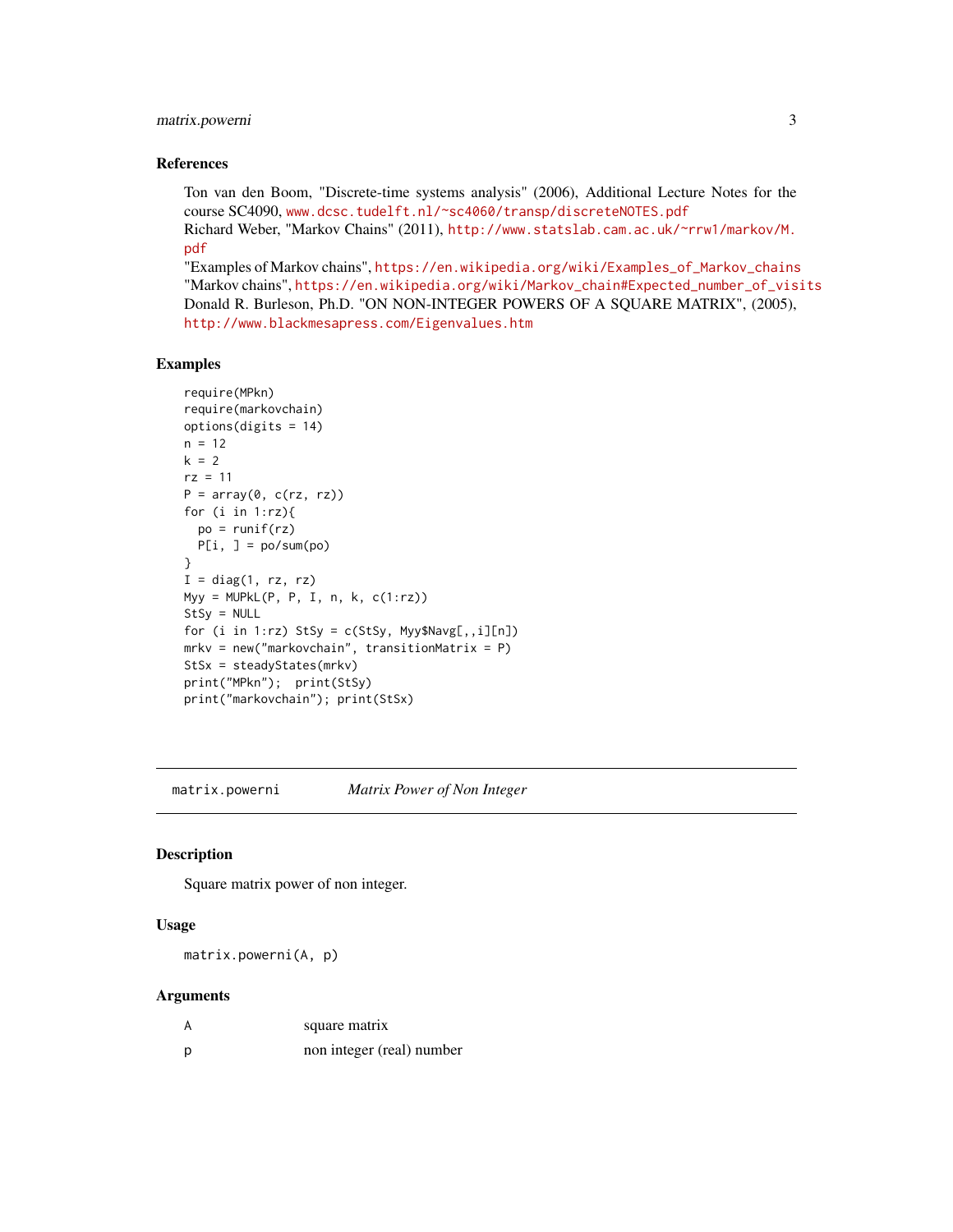<span id="page-3-0"></span>4 MPKlMatrix

#### Value

square matrix

## Author(s)

Josef Brejcha

## References

Donald R. Burleson, Ph.D., "ON NON-INTEGER POWERS OF A SQUARE MATRIX", [http:](http://www.blackmesapress.com/Eigenvalues.htm) [//www.blackmesapress.com/Eigenvalues.htm](http://www.blackmesapress.com/Eigenvalues.htm)

## Examples

```
require(MPkn)
require(matrixcalc)
matmult <- function(A, B){
C = matrix(numeric(4), 2, 2)for (i in 1:2){
for (j in 1:2){ C[i, j] = sum(A[i, j * B[, j])}
}
return(C)
}
I = diag(1, 2, 2)P = matrix(c(0.9, 0.3, 0.1, 0.7), 2, 2)M1 = PM2 = \text{matmult}((I + P), M1)M4 = \text{matmult}((I + t(\text{matrix.power}(P, 2)))), M2)
MS = \text{matmult}((I + t(\text{matrix.power}(P, 4))), M4)M16 = \text{matmult}((I + t(\text{matrix.power}(P, 8)))), M8)
## =====================
Q = list()Q[[1]] = M1Q[[2]] = \text{matmult}(M2, \text{ matrix.inverse}(M1)) - IQ[[3]] = matrix.powerni(matmult(M4, matrix.inverse(M2)) - I, 1/2)
Q[[4]] = matrix.powerni(matmult(M8, matrix.inverse(M4)) - I, 1/4)
Q[[5]] = matrix.powerni(matmult(M16, matrix.inverse(M8)) - I, 1/8)
print("Q"); print(Q)
S = as_matrix(Q[[1]], 2, 2)for (i in 2:5){
  S = S + as_matrix(Q[[i]], 2, 2)}
Qs = S/5print("Qs"); print(Qs)
```
MPKlMatrix *Creates a matrix of specified row of output* [MUPkLo](#page-6-1)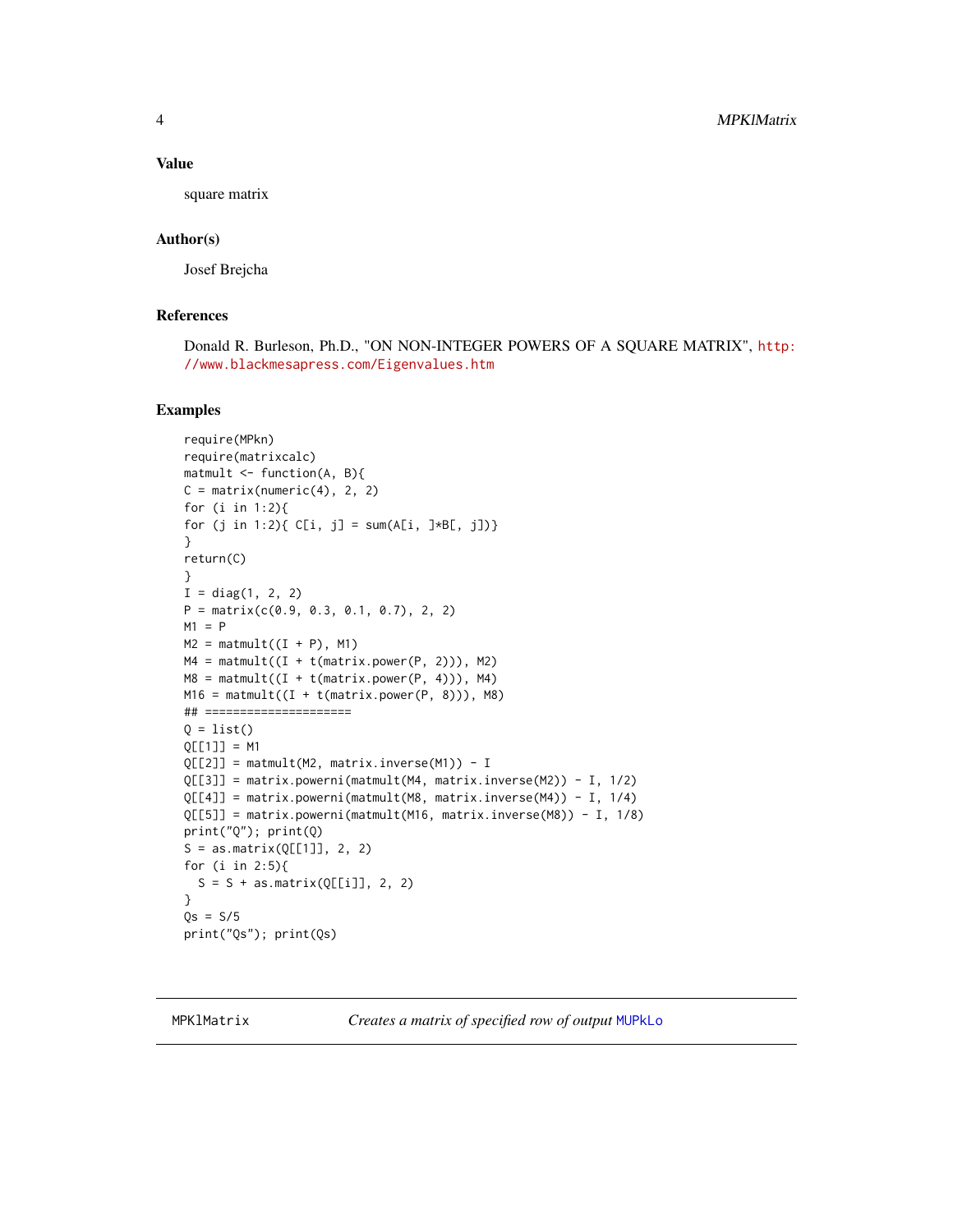#### <span id="page-4-0"></span>MUPkL 5

## Description

Specified row of output [MUPkLo](#page-6-1) is a number step of process which computes [MUPkLo](#page-6-1) function.

#### Usage

```
MPKlMatrix(Mx, step, nc, sta)
```
#### Arguments

| Мx   | output matrix of MUPkLo                                  |
|------|----------------------------------------------------------|
| step | row name of matrix Mx                                    |
| nc   | number of columns of matrix Mx                           |
| sta  | vector with column indices of input matrices into MUPkLo |

## Value

The matrix with nc rows and columnes.

## Author(s)

Josef Brejcha

## Examples

```
A \leq array(c(0.9, 0.6, 0.8, 0.05, 0.2, 0.05, 0.05, 0.2, 0.15), c(3, 3))
P \leftarrow \text{array}(c(0.9, 0.6, 0.8, 0.05, 0.2, 0.05, 0.2, 0.15), c(3, 3))U \leq -\arctan(C(0.8, 0.8, 0.7, 0.06, 0.02, 0.2, 0.14, 0.18, 0.1), \nc(3, 3))sta <- c(1, 2, 3)k \leq c(1, 0, 1, 0)n <- c(5, 7, 12, 17)
Mx <- MUPkLo(A, P, U, n, k, sta)
M100 = MPK1Matrix(Mx, step = 100, nc = 3, sta = c(1, 2, 3))
```
MUPkL *Calculations of one discrete model in several time steps*

#### Description

 $M[i + 1] = (I + Q) * M[i]$  process in several selected steps.  $Q = P * U$ , matrix multiplication. Computation process only in the following steps i:

$$
c(1:k, k * 2(1): (n - k))) where k > 1;c(2(1): n) - 1)) for k == 0;seq(1, n, 1) for k == 1.
$$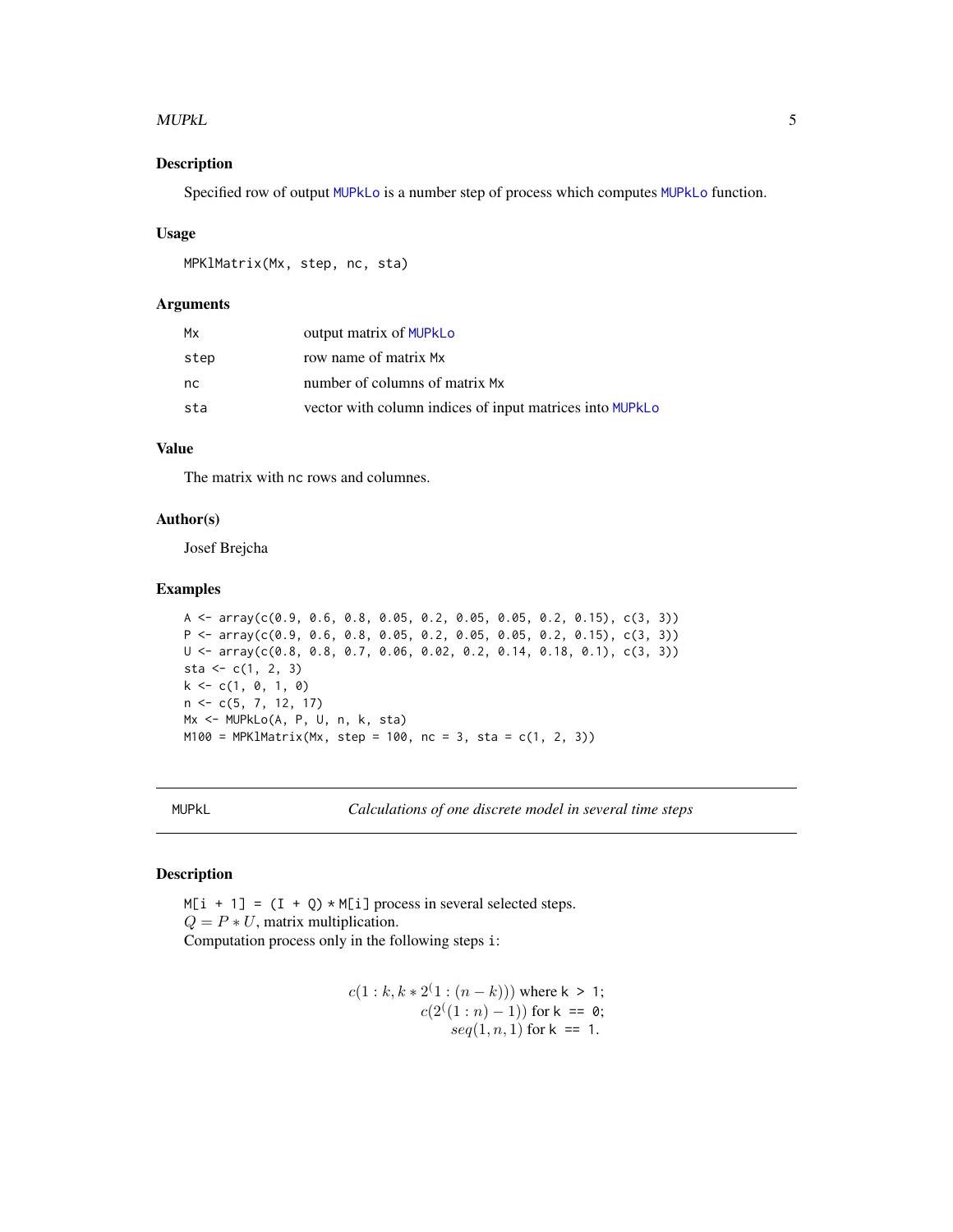$$
M[2 * i] = (I + Qi) * M[i]
$$
 for k = = 0.

## Usage

MUPkL(A, P, U, n, k, sta)

## Arguments

| A   | starting square matrix a process at time 0                                                                                                                                                                               |
|-----|--------------------------------------------------------------------------------------------------------------------------------------------------------------------------------------------------------------------------|
| Þ   | basic transition matrix chain                                                                                                                                                                                            |
| U   | correction matrix chain                                                                                                                                                                                                  |
| n   | The number of steps. The length of the steps depends on the value of k.                                                                                                                                                  |
| k   | $k = 0$ step length i is equal to $2^{i} - 1$ , $i = 1, 2, , n$ .<br>$k == 1$ step length i is equal to 1.<br>$k > 1$ The first n steps has a length equal to 1. Other then have a length of<br>twice the previous step. |
| sta | Vector whose values are the indices of the columns of the A matrix.                                                                                                                                                      |

## Details

Both n and k are single positive integers.

## Value

A list with following components:

| N. | sum values of entries into state        |
|----|-----------------------------------------|
|    | Navg average N in interval $(i - 1, i]$ |
|    | Tavg $1/Navg$                           |
|    | x steps vector                          |

#### Author(s)

Josef Brejcha

## Examples

```
A \leftarrow array(c(2, 3, 1, 4, 2, 1, 3, 1, 2), c(3, 3))P <- array(c(0.9, 0.6, 0.8, 0.05, 0.2, 0.05, 0.05, 0.2, 0.15),
c(3, 3))
U \leq -\arctan(C(0.8, 0.8, 0.7, 0.06, 0.02, 0.2, 0.14, 0.18, 0.1),c(3, 3)sta <- c(1, 3)k \le -3n < - 8M33 <- MUPkL(A, P, U, n, k, sta)
print(M33$N)
k \leq -1
```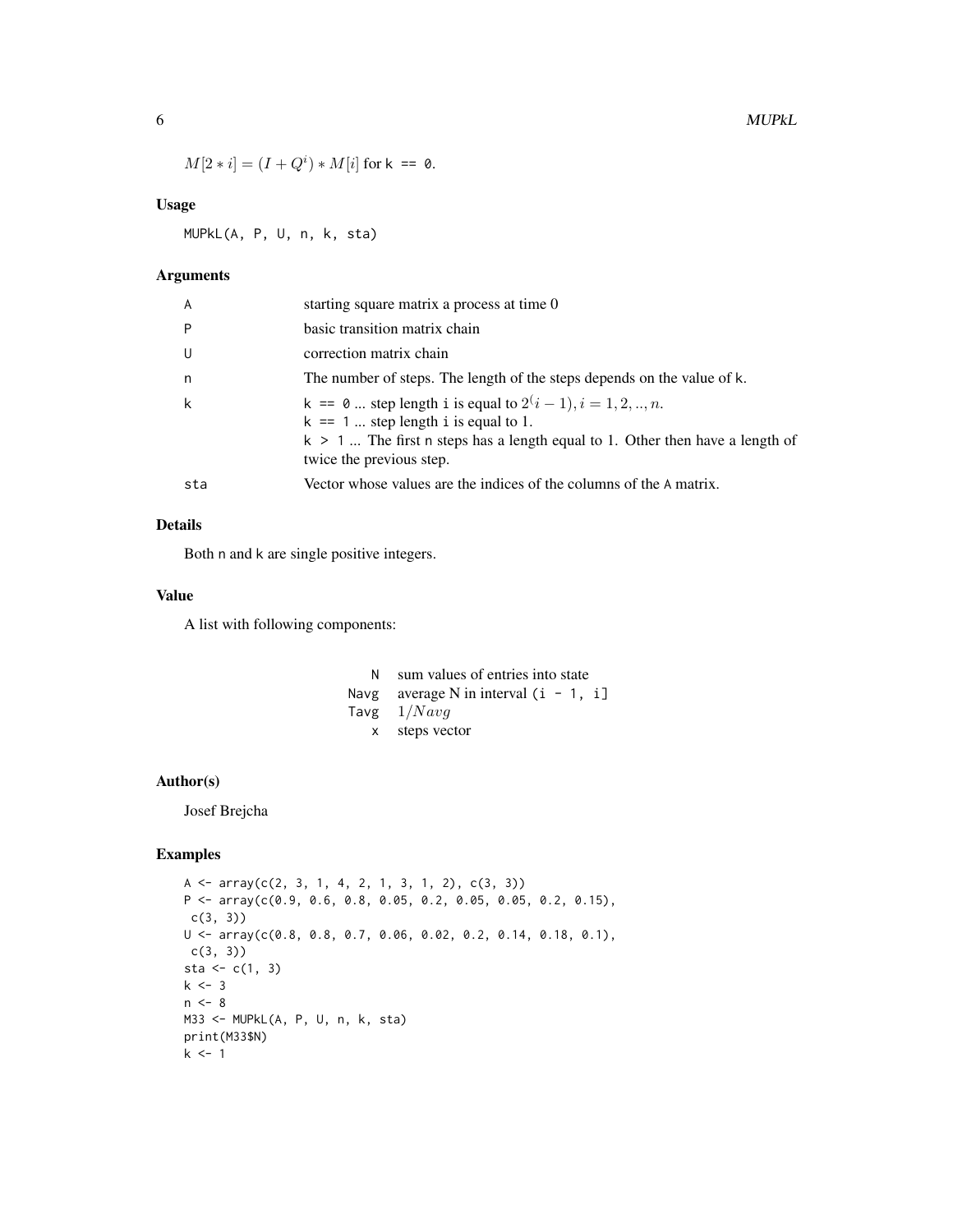#### <span id="page-6-0"></span>MUPkLo 7

```
n < - 24M11 <- MUPkL(A, P, U, n, k, sta)
print(M11$N)
k <- 0
n \le -6M00 <- MUPkL(A, P, U, n, k, sta)
print(M00$N)
```
<span id="page-6-1"></span>MUPkLo *Calculations of one discrete model in several time steps*

## Description

 $M[i + 1] = (I + Q) * M[i]$  process in several selected steps.  $Q = P * U$ , matrix multiplication. The calculation is performed in steps determined by integer vectors k and n. The sections defined by integers k and n are applied as follows:

$$
\begin{array}{llll} \tiny \textsf{k[i]} == 1 & \ldots M[n] = sum(i = 0, n - 1)(Q^i) * A & \textsf{, for } n = 0, 1, 2, \ldots \\ \tiny \textsf{k[i]} == 0 & \ldots M[2n] = (I + Q^n) * M[n] & \textsf{, for } n = r * 2^i, i = 1, 2, 3, \ldots \end{array}
$$

where r is the last step before section with  $k[i]$  == 0

## Usage

MUPkLo(A, P, U, n, k, sta)

## Arguments

| $\overline{A}$ | an initial square matrix a process at time 0                                                                                                                                                                                         |
|----------------|--------------------------------------------------------------------------------------------------------------------------------------------------------------------------------------------------------------------------------------|
| P              | a basic transition matrix chain                                                                                                                                                                                                      |
| U              | a correction matrix chain                                                                                                                                                                                                            |
| n              | An integer vector cumulative number of individual process steps.<br>$n[1] > 0, n[i] > n[i-1].$                                                                                                                                       |
| k              | A vector of 0 and 1 identifying the mode of calculation in the stretch step.<br>$k[i] = 1$ for $rn[j] = rn[j-1]+1$ ,<br>$k[i] = 0$ for $rn[i] = 2 \star rn[i-1]$ ,<br>where $rn[j]$ is the j-th row name of the output value matrix. |
| sta            | Vector of indices of the columns of the matrix M. The matrix M contains the<br>cumulative number of inputs mij from the state of the i to the state j.                                                                               |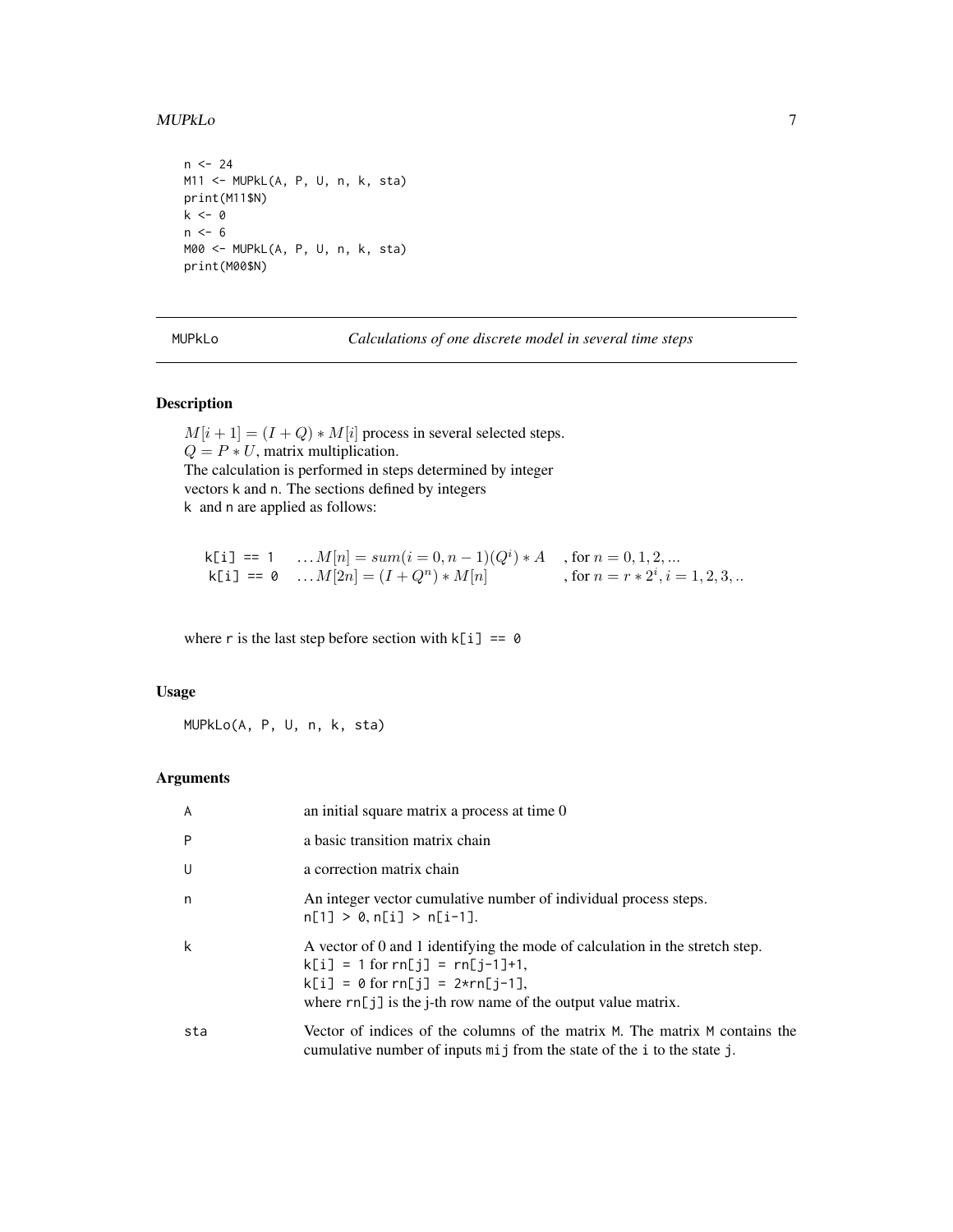## <span id="page-7-0"></span>Details

Relationship between k and n:  $length(k) == length(n)$ . It is recommended to determine the value of well vectors n and k.

#### Value

An array (r x slp x sta) where

 $r \quad r = n[length(n)]$ slp Vector of column indices of the matrix P sta Vector of column indices of the matrix M

Row of the output matrix (array) is the column in the matrix M and whose number is specified in the sta. The matrix M contains the cumulative number of inputs mij from the state of the i to the state j.

#### Author(s)

Josef Brejcha

#### Examples

```
A = array(c(-2, -3, 1, 4, -2, 1, 3, -1, -2), c(3, 3))P \leq -array(c(0.9, 0.6, 0.8, 0.05, 0.2, 0.05, 0.05, 0.2, 0.15), c(3, 3))U \leq -\arctan(C(0.8, 0.8, 0.7, 0.06, 0.02, 0.2, 0.14, 0.18, 0.1), \nc(3, 3))sta <-3A_0 <- Ak \leq c(1, 0, 1, 0)n <- c(5, 7, 12, 17)
# Steps, in which will compute the value of the Mx:
# 1, 2, 3, 4, 5, 10, 20, 21, 22, 23, 24, 25, 50, 100, 200, 400, 800
Mx <- MUPkLo(A, P, U, n, k, sta)
print(Mx)
A \le - Ao
Mb <- MUPkLo(A, P, U, n = 100, k = 1, sta)
Mb[100,,]
```
radekW *The Numbers of Rows of the Output Matrix*

#### Description

The numbers of rows of the output matrix. These numbers are determined by the vectors of n and k.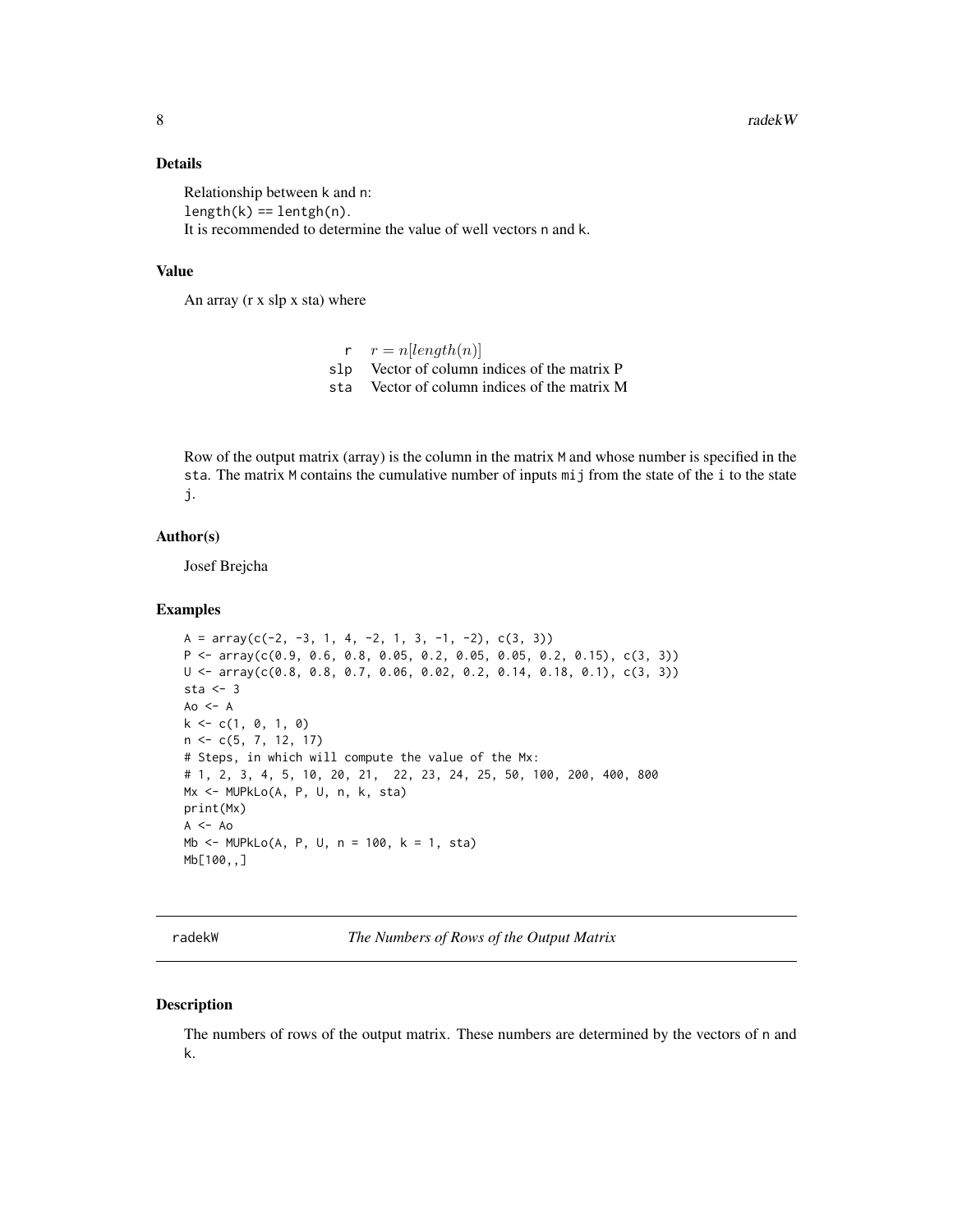#### radekW 9

## Usage

radekW(n, k)

## Arguments

| n. | An integer vector cumulative number of individual process steps.<br>$n[1] > 0, n[i] > n[i-1].$                                                                                                                                       |
|----|--------------------------------------------------------------------------------------------------------------------------------------------------------------------------------------------------------------------------------------|
| k  | A vector of 0 and 1 identifying the mode of calculation in the stretch step.<br>$k[i] = 1$ for $rn[i] = rn[i-1]+1$ ,<br>$k[i] = 0$ for $rn[i] = 2 \star rn[i-1]$ ,<br>where $rn[j]$ is the j-th row name of the output value matrix. |

## Value

Matrix size n[length(n)] x 1. The values of the rows of the matrix are the numbers of steps of the chain.

## Author(s)

Josef Brejcha

## Examples

radekW(n = c(3, 5, 8, 9, 11),  $k = c(1, 0, 1, 0, 0)$